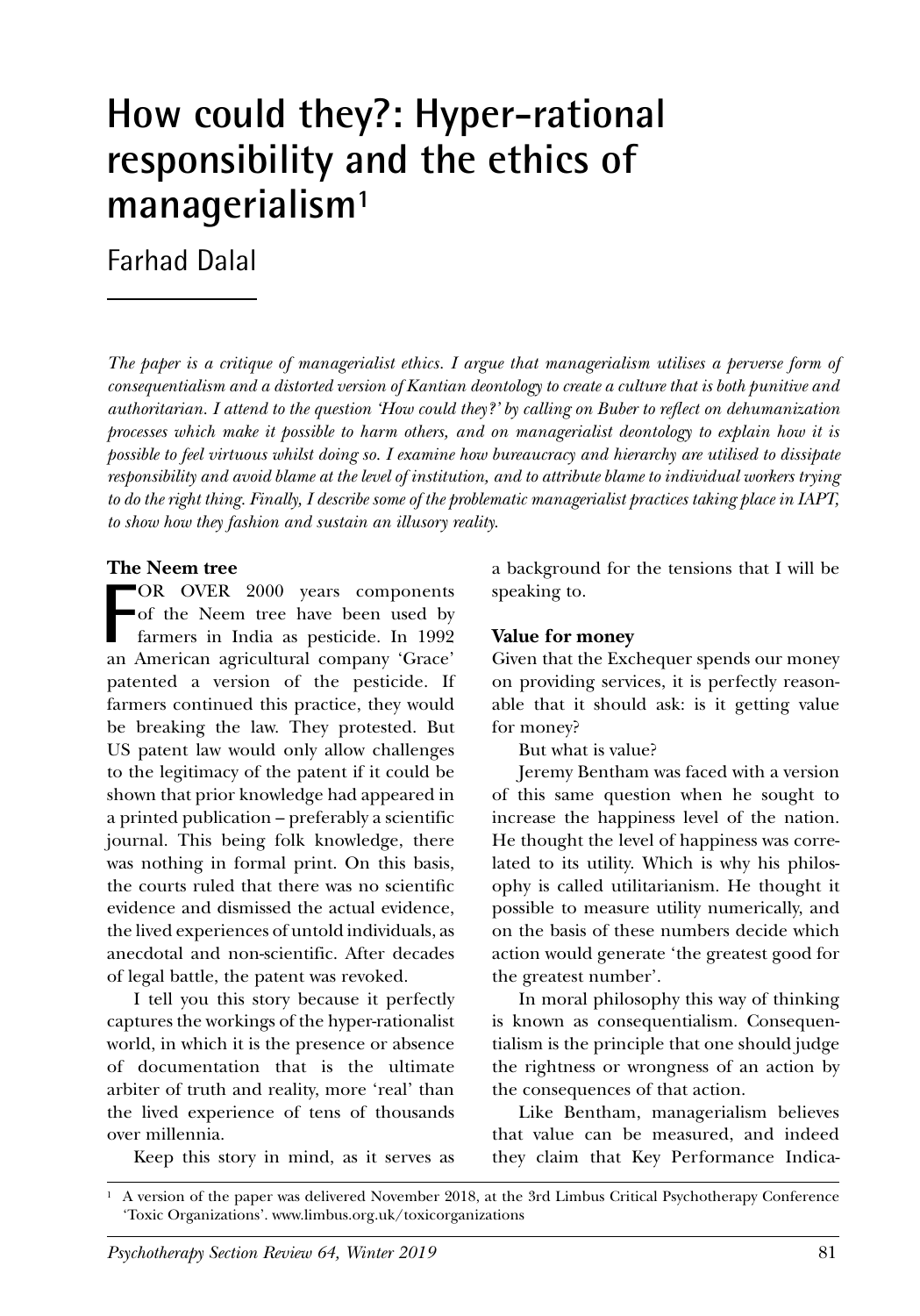tors and scores of various kinds do in fact measure value. But the calculations behind Key Performance Indicators bear little resemblance to real mathematics. They are ideological assemblages that are designed to obscure more than they reveal.

Even so, scores and measures make sense in mechanistic settings like factories with conveyor belts. But when these ways of thinking are applied to persons then they become deeply problematic. The philosopher Emanuel Kant was one of the first to explain why this was so.

Kant made a powerful distinction between cause and reason.

He thought it necessary to divide the human realm from the material universe. To understand the workings of the material universe, we look for causes because it is mechanistic, deterministic and so more or less predictable.

But to understand human activity we have to look for reasons. Otherwise humans would not have to take any moral responsibility for their actions. They would simply have been caused by what had occurred just before. Unlike the billiard ball which has no choice, humans have the capacity to think and on that basis choose to some degree how to respond to a prior event. The capacity to think and choose makes the outcome of human interaction intrinsically unpredictable.

Kant also thought that it was unethical to impose a mechanistic understanding onto human beings, because this would be to treat them as mechanisms, as things. Not only is this dehumanising, it also does away with the human capacity to think; a capacity that is intrinsic to our ethical sensibility, and the freedom to act in accordance with that sensibility.

When the positivist methods and principles from the natural sciences (the region of causes) are applied to the human domain (the region of reasons) then what is produced is not science but something better called scientistic – something that looks like science, something that claims to be science, but is not science.

# **Science of managerialism: Perverse consequentialism**

Managerialism straightaway falls foul of all of Kant's injunctions because it thinks itself to be scientific. Managerialism thinks that it can pre-determine the outcomes it desires by writing policy; it also presumes that human interaction is measurable; and last, it thinks that if procedures are properly followed, they will produce predictable outcomes. In effect persons have become things, and so human beings have become human resources.

In the natural sciences data is used to tell us what reality is like – for example that iron is heavier than water. But what tends to happen in managerialist organisations is the other way round. A pre-determined reality, the target, the assertion that this is what the reality ought to look like, determines both, the way that data is collected as well as the kind of data that is collected, in ways that are reminiscent of the kind of thing that used to take place in Stalinist Russia.

Stalin having forced both collectivism and Lysenko's bizarre biological beliefs on to the peasantry, the consequences were famine and the death of millions. But whenever the Party descended to audit the harvest, collectives were often able to show a huge increase in wheat production by the device of amalgamating the harvests of several collectives. The peasants were propping up an insane system. But they had to, otherwise they would be accused of treachery and of hoarding the non-existent wheat, and very quickly find themselves in one of the gulags. Managerialist versions of the gulag are called 'special measures' and 'performance management'. In order to survive in authoritarian contexts, the task becomes to make things look right, even whilst one knows that they are not right.

Here is an instance of an attempt to make things look right from about 10 years ago. The Metropolitan Police Force discovered that they had used their counter-terrorism measures to stop and search disproportionate numbers of Black people. No surprise there. But rather than reduce the numbers of Black people they were stopping, senior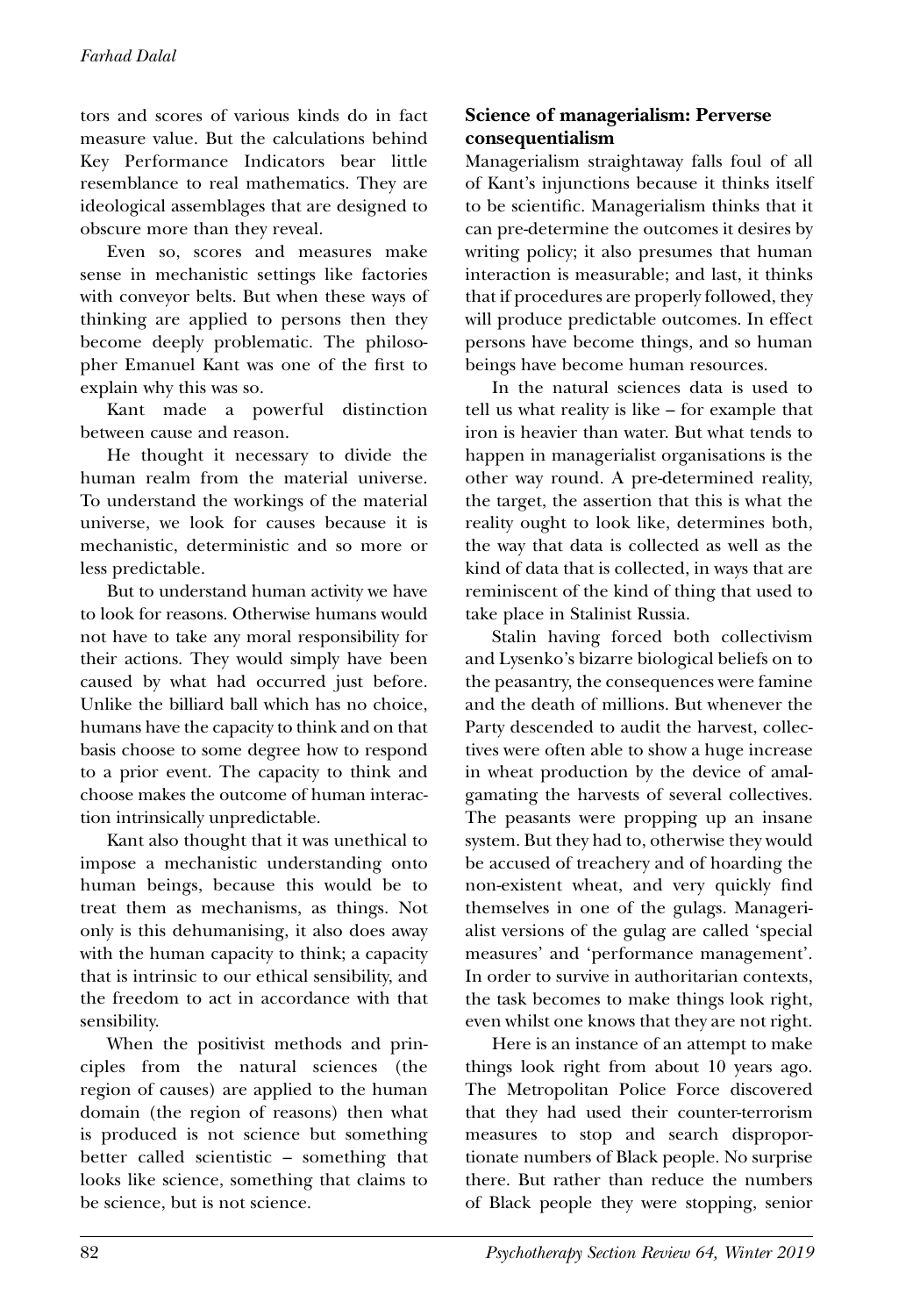managers gave instruction that more White people should be stopped. In this way they could continue their racist practices but their statistical data would show that they were complying with the requirements of the Race Relations Acts. The gambit was discovered when the White bowler hatted gentleman being stopped started to make a fuss.

Rather oddly, these sorts of statistical machinations are often not secretive. They are initiated in the high offices of the land, and are in the public domain. For example:

There is no legal compulsion to fill out the so called ethnic monitoring form that is habitually given out to all and sundry. Legally, the form has to include an option to not-declare one's ethnicity. The Department of Health having designed this form with the option included, goes onto advise organizations not to make this option available to those filling in the form because

*'high proportions [of 'not-stated' codes] have an adverse affect on the overall DQI [Data Quality Indicator] and hence on the organisation's overall performance'* (DOHSC, 2005, para. 45)*.*

On the one hand the DoH makes a token gesture to the individual's freedom to choose, and on the other hand it openly advises that this freedom should be hidden so that the performance score is as high as possible.

It becomes clear then that managerialist institutions subscribe to a bizarre version of a consequentialism that is devoid of ethics. Its strapline might be:

*Do whatever is necessary to make it appear that one has arrived at pre-determined ends, commonly known as goals and targets.*

# **'How could they?'**

We are repeatedly shocked by the effects of state directives that result in the suffering of the needy and vulnerable. There are untold instances of despair generated by the brutality of ATOS, or when care packages are cut back or simply removed, and so on. How

is it that those sitting in 'The Boardroom' feel able to implement policies that they know will degrade working conditions as well as erode the quality of the services provided to the so-called 'customer'?

And so we exclaim: 'how could they?'.

If pressed they tend to answer not the 'how' question but the 'why' question: 'there is not enough money. It is unfortunate, but we all have to make do with less'.

Even if that were true, which I don't think is the case, the question remains: how could they?

A key ingredient of the 'how' has to do with the depersonalised, detached, third person perspective that prevails at all levels in organisational life. From this perspective, 'hes' and 'shes' are no different to 'its'. The managerialist rationale for taking up this perspective is that it is the same depersonalized perspective of the rational sciences.

True, the perspective of the natural scientist is depersonalised – but depersonalised is not the same as dehumanised. The distinction is important; it is the difference between being dispassionate and being heartless.

The thing is, that when this self-same depersonalized scientific attitude is brought to bear on human beings, not only does it dehumanize the other, but also the self. Why this is the case is best understood in Buber's language.

When the I/It perspective of the natural scientist is applied to persons (the scientistic stance), persons are made into 'its'. But the only way of being able to treat another human as a thing, as an 'it', is to curtail one's own capacity to feel, and in doing so one also turns oneself into an 'It'. So scientistic relations are better described as It/It rather than I/It.

With all traces of humanity removed from the picture, institutions and individuals are able to take all kinds of callous actions with no emotional repercussion. As far as a stone is concerned, I am heartless and entirely untroubled by what happens to it as I casually kick it aside.

In contrast, in I/Thou interactions,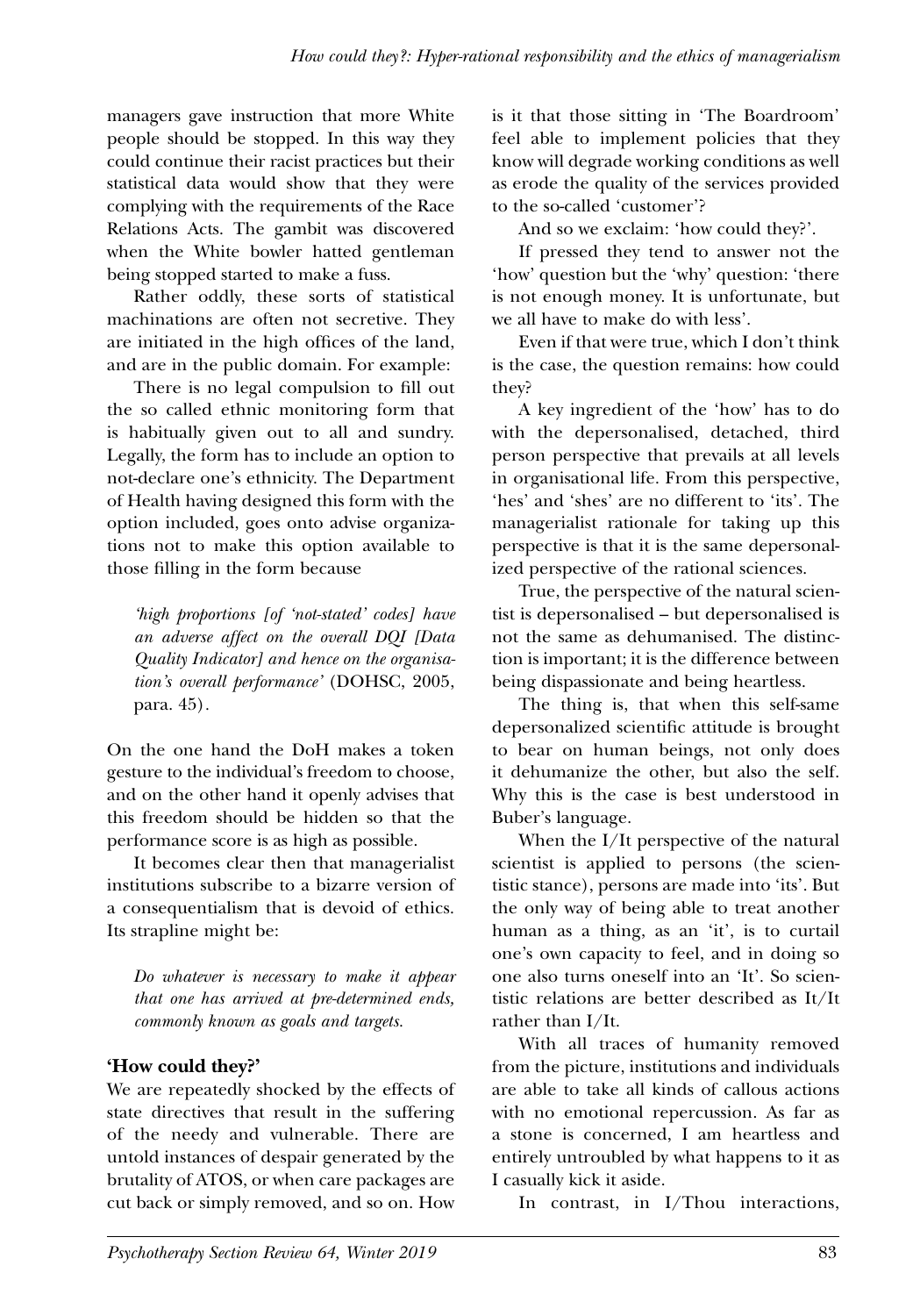humans are present to each other as humans not things; they are involved and entangled. In this realm, the I/Thou interactional relational, our experience takes place in the first and second person.

Being entangled, we necessarily feel the other and cannot help but feel for the other. Empathy is integral to this kind of interactional relational. Raimond Gaita puts it like this:

*Our sense of the reality of others is partly conditioned… by our shocked and bewildered realisation of what it means to wrong them. Remorse is that realisation.* (Gaita, 2008, p.34)

The realisation is that the other is sentient, and being sentient, is capable of suffering. Now, we cannot help but feel with them and for them. In this realm what happens to the other matters deeply, and it matters to me.

Note the distinction: language between persons is in the first and second person, whilst language about persons is in the third.

Of the two perspectives, the one that is privileged in managerialist organisations is that of the detached third person, from which it is easy to think that one is merely doing one's job, merely implementing procedures. This was exactly Eichmann's defence at Nuremberg – that he was doing his duty by doing his job. And he was indeed 'only dutifully doing his job', which was why Hannah Arendt called it the banality of evil.

## **Kantian deontology**

The mention of duty tells us that we are now in another of the domains of moral philosophy – Kantian deontology. Kant's position was the polar opposite of the consequentialists. He thought that actions were right or wrong in themselves, independent of the outcome. The fact that a morally bad act might eventually result in positive consequences does not make that act morally good. For example, a homeless old lady gets beaten up, but then in hospital she is discovered by her long lost wealthy daughter, and they live together happily ever after.

Kant requires us to use our rational minds to work out a set of moral maxims that are universally true. Once worked out, he thought it one's ethical duty to follow the maxim come what may. Deon is the Greek for duty; which is why his ethical system is called deontology.

It turns out that it is an amputated version of Kantian deontology has come to preside in managerialist organisations. Once policies and procedures are in place, managerialist deontology decrees that it is one's professional duty to follow them. Right and wrong becomes equated with compliance, with rule following. Entirely missing is Kant's injunction to think about the rightness of the policy each and every time. It seems to me then that unlike Kantian deontology, which despite all its problems, is essentially a way of trying to be ethical, managerialist deontology is actually anti-ethical, because without thought there can be no ethics.

But where do the rules and policies come from? Here is a true story that also serves as a parable.

A novice school teacher was really struggling with discipline. At the start of the second year he asked the pupils to copy a set of rules into their notebooks, rules which clearly linked punishments with misdemeanours. Life became easier because now the students were tending to accept punishments without protest. It appeared to them that the teacher was as helpless as them, obliged to follow the same set of rules as them. He said to them forlornly: I am sorry but I have to punish you for this misdemeanour because it says so in the rules. And they forlornly accepted.

The world is not as simple as this classroom, and even the classroom is not as simple as I have portrayed it. However, the very simplicity of the story allows us to see something of the ideological nature of rule creation as well as something about our tendencies to comply with them.

Just a few weeks ago a friend at a London university was witness to police overreacting and arresting a White English colleague.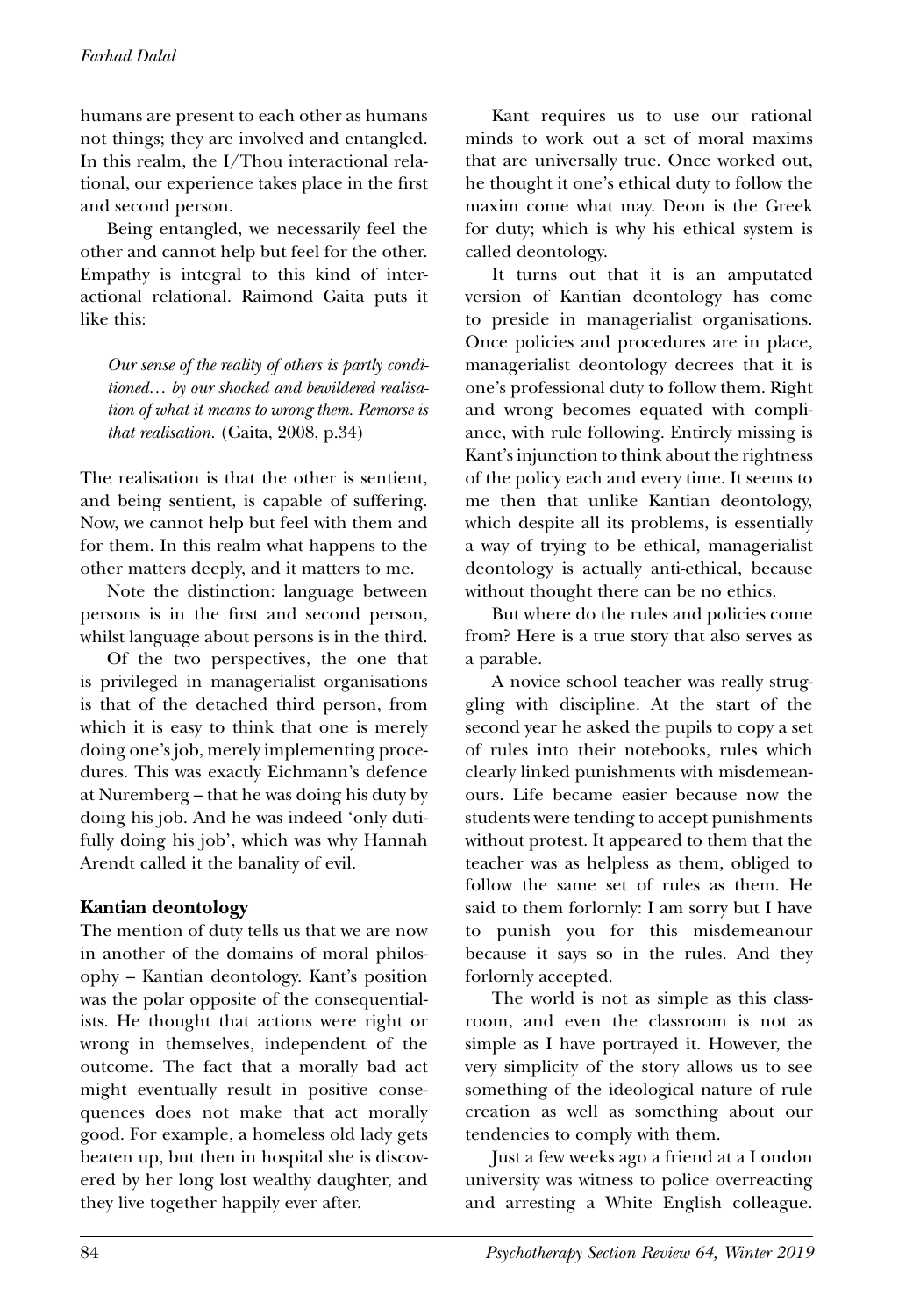When going through security into a building, he had foolishly made a flippant comment about his bag containing a bomb. The comment triggered a draconian procedure, which was followed regardless of whether it made any sense or not. My friend spoke up and stood up for his colleague, saying that it was obvious to everyone that this person was not a bomber. For taking this ethical stand and speaking up against a wrongdoing, my friend was put through a disciplinary on the grounds that in acting as he did, he had brought the university into disrepute. The disciplinary was initiated by his head of department, who said in a forlorn voice not unlike that of the school teacher, 'But what else could the university do?'.

This perverse form of deontological ethics not only allows one to be able to inflict harm on another without remorse, it actually enables one to feel virtuous whilst doing so. 'It's a dirty job; but somebody has got to do it'.

For example:

When Theresa May was Home Secretary, she put in place a policy that required Home Office staff to find and forcibly remove migrants who had no right of stay. To encourage them she also put in place a bonus system. The language in the official policy was sanitised, couched in the objective-sounding language of managerialism, referring to the forcible abduction of human beings as 'objectives', 'business goals' and even 'levels of ambition'.

Once payment is linked to targets, then the employee's target becomes the bonus and everything else falls by the wayside. Twenty-three per cent of those working in enforced emigration received bonuses. As we now know, their zeal led to many innocent lives being destroyed. In compensation the Home Office has paid out about £21 million so far (Gentleman, 2018).

This vignette not only shows 'how could they?', it also shows how this kind of perverse managerialist deontological ethic allows the employee, like Eichmann, to feel proud and virtuous whilst causing the suffering of others.

Another aspect of the answer to the 'how could they?' question has to do with the atomisation of the work place. When tasks are cut up and distributed over a conveyor belt like process, then what one is mostly preoccupied by is one's own contribution in the scheme of things. Consequently no one gets to see the full picture. This is particularly the case with the imposition of internal markets, which results in rivalrous relations between sections of the same institution; with people in one silo having little idea of what is taking place in the silo next door. Gitta Sereny describes the self-same process in her book *The German Trauma*; it was exactly this sort of strategy that was deliberately employed by the Nazi elite so that very few were aware of the full horror of what was taking place. In this way they managed to hide the fullness of the horror in plain sight.

# **Divesting responsibility**

In such situations, who is to blame? Who is responsible? The bureaucratic protocols that are designed to ensure transparency and to function as instruments of accountability don't seem to be of much help. And in actual fact they are regularly used as a get-outof-jail-free-card.

For example: the NHS outsourced a routine operation to a private hospital. The surgeon cut through a vein which resulted in the patient haemorrhaging to death because the hospital did not keep blood on its premises, nor the equipment necessary to deal with haemorrhages. On the television programme *Panorama* Jeremy Vine asked the Head of Care Quality, one Tracy McNeill:

*Isn't it just terribly obvious that you need blood in a hospital that is doing operations in case somebody has a haemorrhage?'* 

Astonishingly, she felt able to answer no, because, she said,

*'we met all of the criteria and all of the regulations. It was not a requirement'* (*Panorama*, BBC 1, September 30, 2009).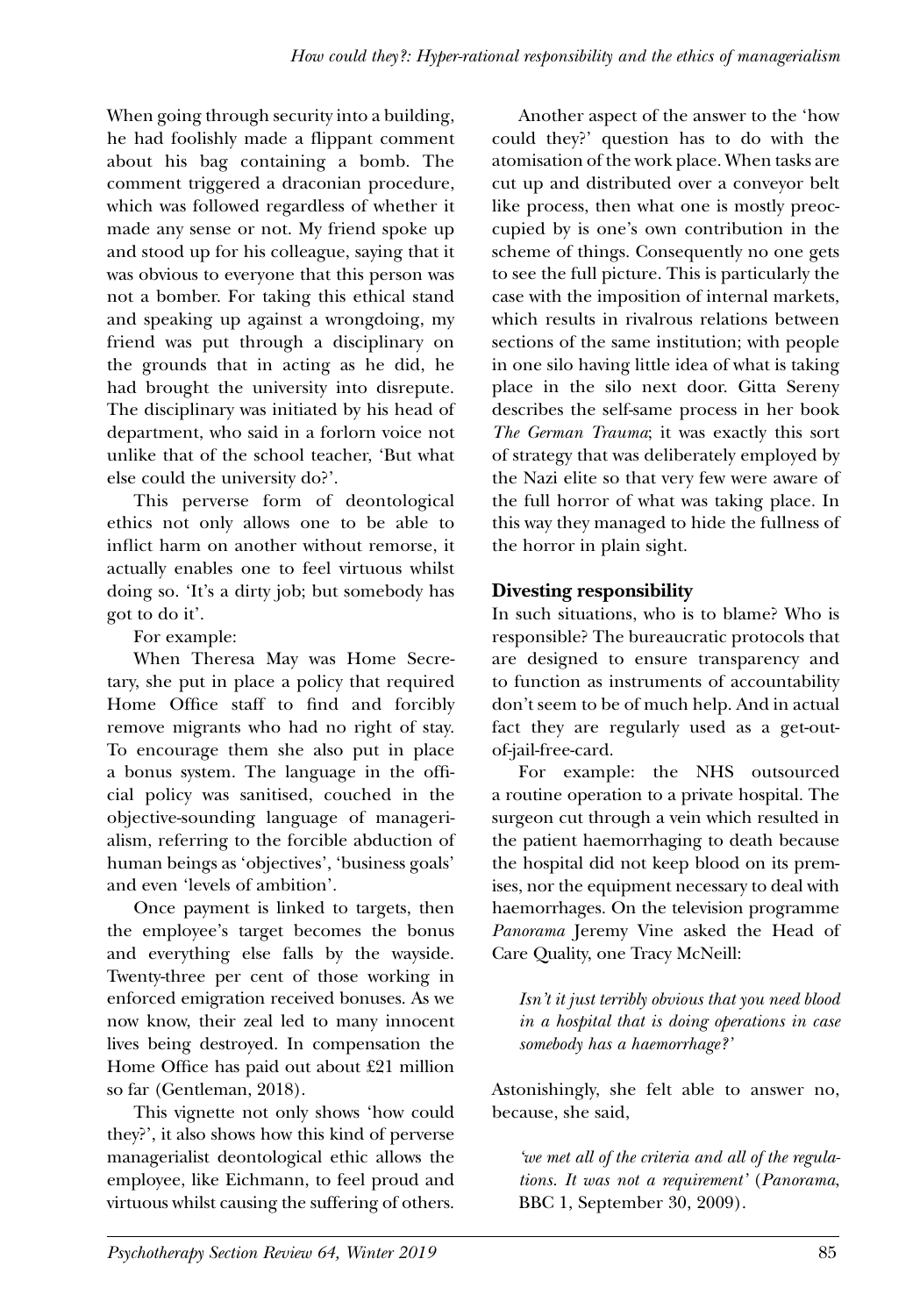#### *Farhad Dalal*

Responsibility is hard to pin down despite the fact that the avowed function of bureaucracy and hierarchy is to lay down clear lines of accountability. This is because hierarchies can also function in ways that are the exact reverse of this. A case in point being the military.

The General, despite having activated strategies that will result in untold deaths, is able to sleep easily for several reasons. First he has given his orders in the service of something greater than him – his country, his people and so on. Second, from his perspective there are no persons present – just entities like battalions, fleets and squadrons to be moved from here to there on the chessboard. Third, his hands are clean as he does not have to do the actual dirty of work of killing. Meanwhile the soldiers doing the dirty work of killing also need feel no guilt or remorse because they are simply following orders, and so they have no personal responsibility for the consequences of their actions.

My point here is to show how hierarchies can be used to disperse responsibility in such a way that it seems to disappear whenever you try to grasp it. It always seems to be elsewhere.

But the system is not completely efficient. Many a soldier and general does get traumatised by what they are required to do. I will have more to say about this shortly.

It seems to me that in very many ways the CEO sitting in the Board Room is little different from the General sitting in the War Room. They are both removed from the action. Directives and requirements emanating from both Rooms are to be precisely followed, else court marshals and disciplinaries will follow. Not allowed to think, both employee and soldier are rendered into castrated Kantian beings, objects to be manipulated.

## **Accountability: Accounts vs. Giving an Account**

It is tempting to make a neat dichotomy by ascribing the detached It/It perspective to the baddies, the faceless bureaucrats, and the entangled I/Thou perspective to the goodies on the front line doing the face to face work.

But this would be a mistake for very many reasons, one of which is that the detached third person perspective has triumphed to such a degree that it has become the cultural norm in managerialist institutions; and this being a culture, all are necessarily caught up in it and by it, resulting in 'The Corrosion of Character' as Richard Sennett named it many years ago.

But not everyone embraces this sort of culture. I, like you, have had numerous experiences of warmth, concern and care from many who went the extra mile for no good reason apart from that it was the decent thing to do.

But it is hard to sustain this kind of good will under the constant pressure to account for oneself to the auditors.

The kind of account that the auditors require are quite literally, a set of accounts consisting of numbers, tables and charts. Meanwhile the way of accounting from the first person perspective is to give an account, by which I mean a narrative, and a meaningful narrative at that: 'this happened, and then that happened, because of which I did such and such'. But this is of no interest to the auditors who only listen when spoken back to in their language. And so experiences on the front line, couched as they are in the first person, have to be translated into the auditor's language, that of the 3rd person. But when lived experience gets translated into data, the experience itself gets corrupted and distorted.

So what happens when persons find themselves in conflict with the rule bound deontological ethic of managerialist institutions? In authoritarian contexts, as the Milgram electric shock experiments demonstrated a long time ago (Milgram, 1963), when caught between doing the right thing and the thing one is told to do, one is prone to capitulate and do what one is told to do. This is particularly the case when the possibility of paying one's mortgage depends on it. Even so, this sets up a terrible tension within the individual. This tension creates a kind of schizophrenia, a kind of madness,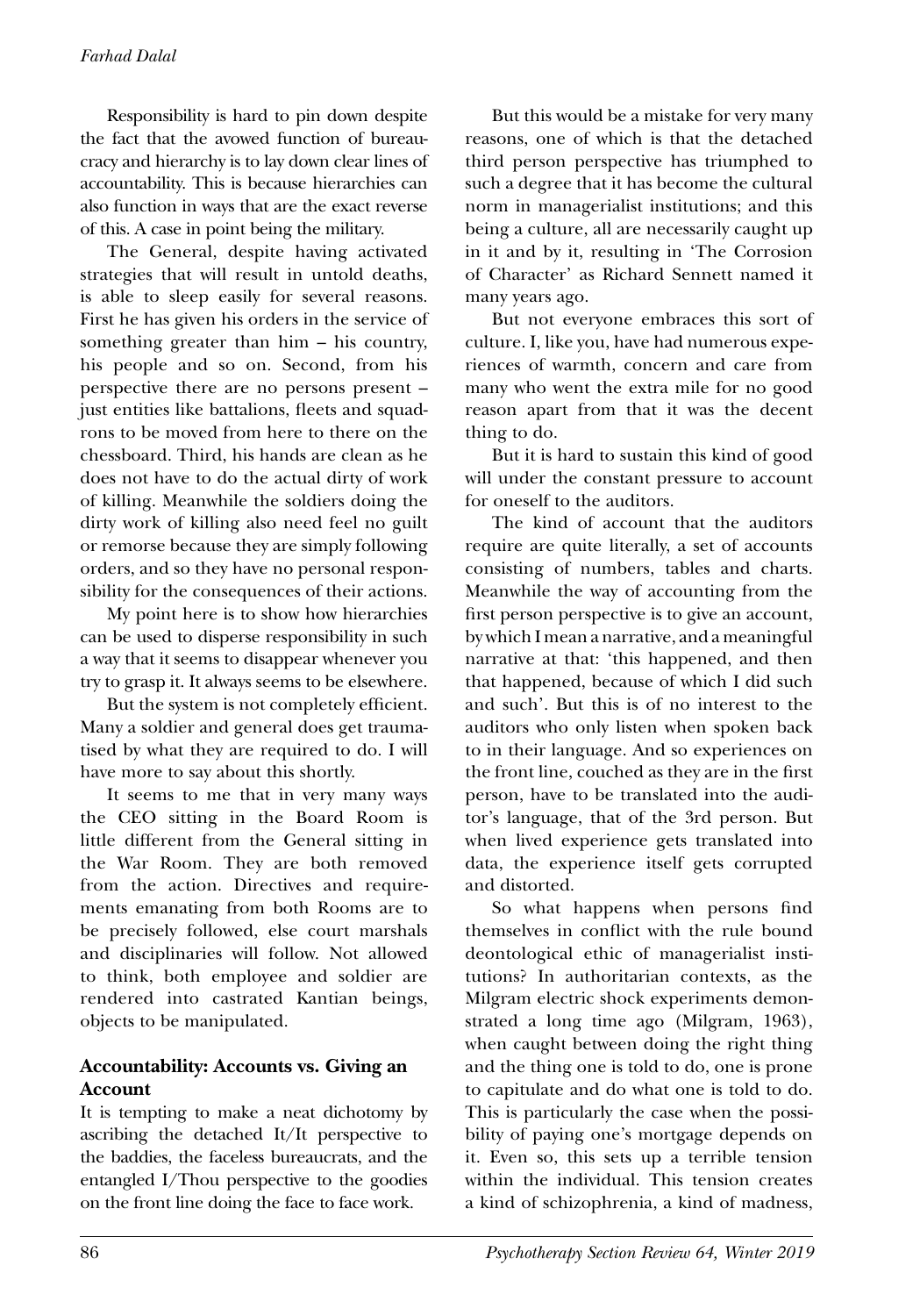that results in a kind of trauma which these days goes by the name of stress. But in actual fact it is better called distress.

The notion of stress is borrowed from physics and so it invites one to look for its causes rather than reasons. If the cause of the sick days is stress, then the obvious solution is to de-stress. Whether one calls it stress or distress, the thing is, that everyone in the institution is affected by it – even the bureaucrat as a report out just a few days ago revealed:

*Civil Servants took more than 300,000 days off over mental health last year… In January it was disclosed that more than a quarter of civil service sick days were the result of mental ill health.* (Zeffman, 2018)

To this end,

*The Department of International Trade had set up a 'tranquillity room' in which officials can de-stress. Fourteen departments have set up wellbeing rooms to offer a 'calm private space'.* (Zeffman, 2018)

Responding to this situation, the Cabinet Office proudly announced

*Good workforce health… is fundamental to delivering brilliant public services… Supporting the mental health of civil servants is a key part of our ambition to be the UK's most inclusive employer by 2020.* (Zeffman, 2018)

The Cabinet Office makes no reference whatsoever to the deteriorating working conditions they themselves have imposed on civil servants – this being the real reason for the stress and distress. And let us be very clear about this: in these situations stress, depression and anxiety are not signs of mental ill health. Stress and distress are rational responses to being asked to tolerate the intolerable; they are also ethical responses.

To my mind it is the ones who take sick days who are in fact the healthy ones; they remain in touch with their own humanity which is why they find themselves in a state of unbearable tension. Meanwhile the ones who are seemingly resilient enough not only to carry on, but also to flourish whilst carrying on, do so by disconnecting from humanity *per se*. They have become efficient automatons. It is they who are suffering from a mental illness, and if not a mental illness, then certainly an ethical illness. In the 'psy' professions they are known as psychopaths.

As Gaita says:

*We cannot radically rescind from the ethical constitution of our inner lives without becoming unintelligible to ourselves.* (Gaita, 2008, p.53)

What all of this also shows is that hierarchies are unable to machine away guilt and responsibility in their entirety. Many soldiers and generals, no less than professionals and bureaucrats do end up being traumatised by what they are being required to do and the conditions that they are required to do it in.

By the device of medicalising the problem as one of stress and mental illness, the problem is both individualised as well as decontextualised. The problem is 'in' the employee, and nothing to do with the circumstances. And then the suffering employee is offered tokenistic forms of help like tranquillity rooms, mindfulness and happiness trainings, and workshops in resilience and hopefulness. The intention of all these technologies is to bewilder suffering persons into thinking that their suffering has nothing to do with the circumstances, and everything to do with their mistaken habits of thinking and their mental illness.

# **Psychology**

In line with mainstream economic theory, the managerialist conception of the human condition is individualistic, cognitivist and mechanistic; it also believes that humans are motivated entirely by self-interest. This was the view of the first guru of 'scientific management' theory, Frederick Taylor, who said over a hundred years ago: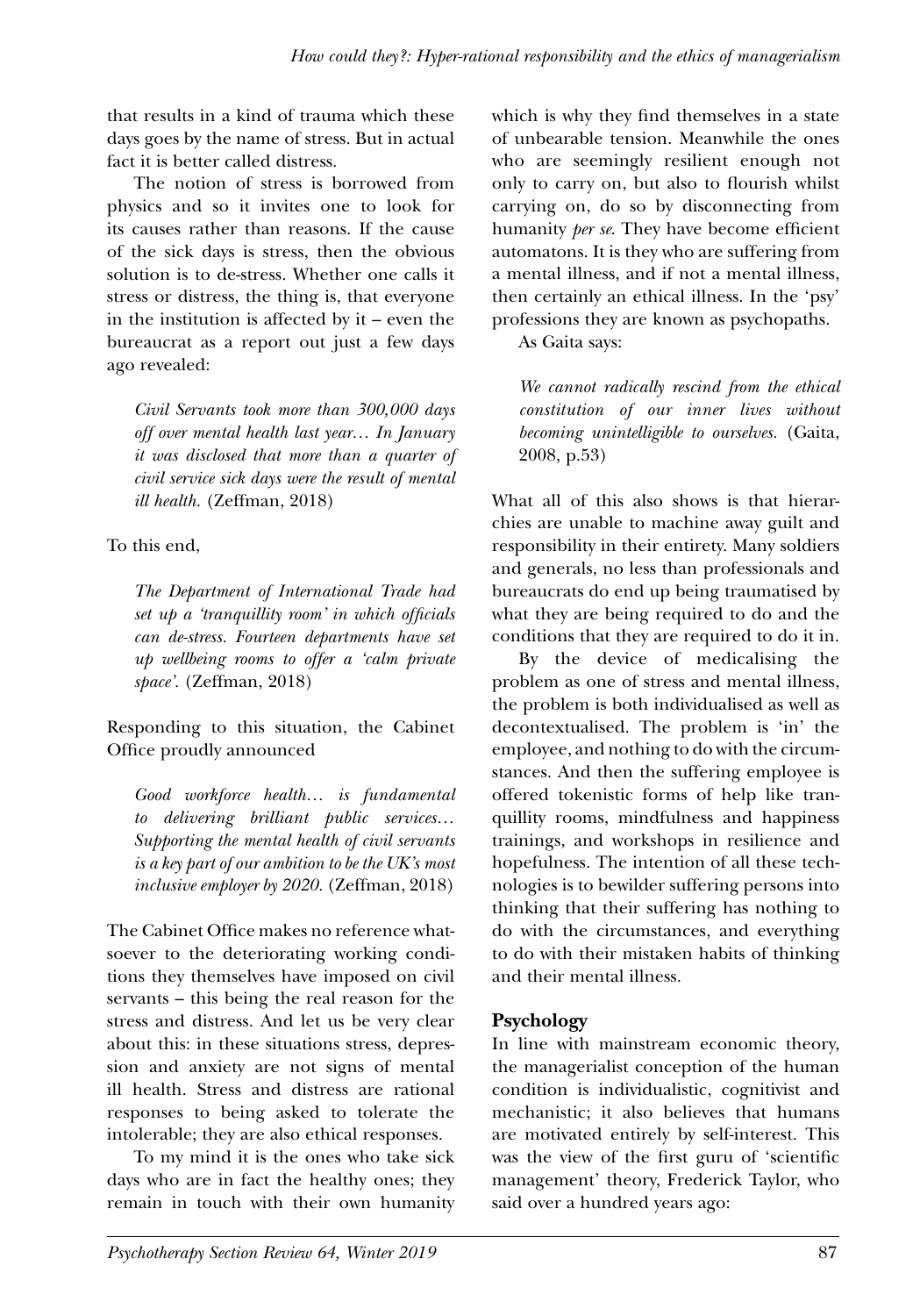*hardly a competent workman can be found in a large establishment… who does not devote a considerable part of his time to studying just how slowly he can work and still convince his employer that he is going at a good pace.*  (Taylor, 1911, p.30)

To compensate for this tendency, Henry Ford paid his assembly line workers a wage significantly higher than the going rate. This did not seem to help to sufficiently and so a culture of scrutiny and control arose in the workplace, to ensure that workers kept their noses to the grind stone. At the heart of this culture is the belief that the worker is not to be trusted.

This viewpoint came to be increasingly formalised in management theory in the latter part of the twentieth century. In the 1950s James Lincoln author of the influential work *Incentive Management* seemed to better understand the worker

*The industrialist concentrates on machines and neglects man… the goal of profit [for the stockholders] will engender no enthusiasm in the workers.*

Sounds good. But it turns out that he actually thought that:

*Selfishness is the driving force that makes the human race what it is…it is the force that we must depend on, and properly guide, if the human race is to progress.*

But how to guide? Lincoln realised that when it comes to motivation:

*[much more important than money] is recognition of our abilities by our contemporaries and ourselves. This recognition occurs with the worker being rated by his peers and bosses, by all those who have accurate knowledge of some phase of his work. On this rating he is rewarded or penalized.* (Lincoln, 1951, quoted in Fromm 2010, pp.233–9)

Recognition, acceptance, belonging; having realised that these are all indeed human necessities, they are opportunistically exploited and put in the service of manipulating the worker. Ratings are used to stoke feelings of jealousy and rivalry between workers in their attempts to become the 'Employee of the Month'. But notice: recognition itself has been reduced into something called a rating, a number. Ratings on pieces of paper are delivered from a third person perspective and are very different from a first person experience of recognition. Real recognition takes place through the eye of the other, and it has to be seen in the eye of the other for it to be a meaningful experience of recognition.

The rhetoric of recognition is a cover for the fact that managerialism believes that the worker cannot be trusted, which is why it requires the worker to be continually reporting back to them. This is the real rationale behind rating systems, 360 degree appraisals and the like. Whatever their avowed rationale, they all function as forms of surveillance. In this way the managerialist institution has turned itself into another one of Jeremy Bentham's inventions, the Panopticon, in which not only is everyone is watching everyone else with a critical eye, one learns to watch oneself with the same critical eye. Continually scrutinised, the end result is an ongoing toxic state of fear and anxiety. No wonder so many find that they cannot continue.

Before moving on to the final section, I want to say something about selfishness. The fact that all humans have the capacity to be selfish, does not mean that this is what human beings are intrinsically like. If you create desperate circumstances then people will behave in desperate ways. It says nothing about their true nature.

In my final section I will focus on the managerialist institution called IAPT – which is allegedly Increasing Access to the Psychological Therapies. What follows will show how perverse versions of both consequentialism and deontology are being used by IAPT to produce illusory realities.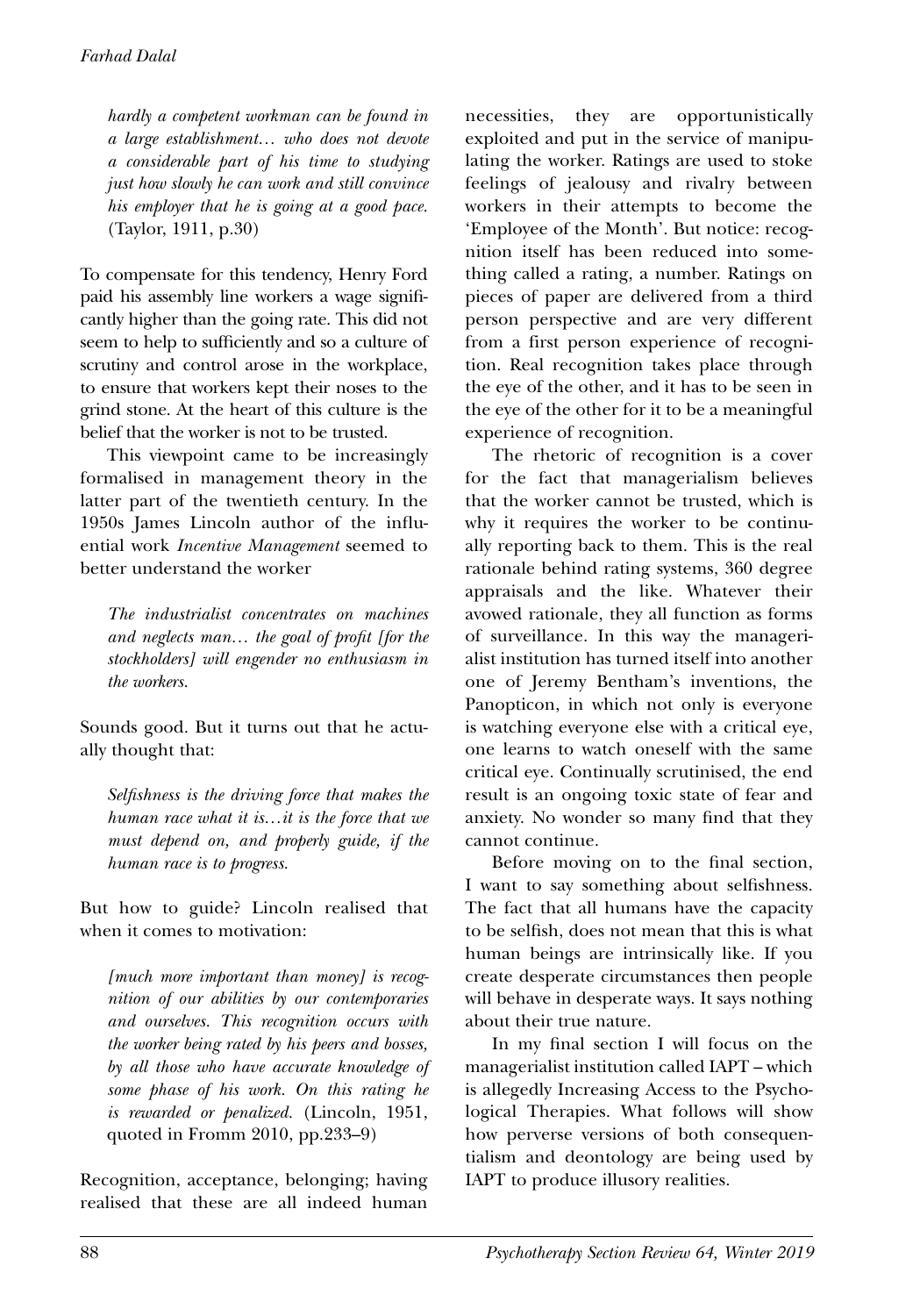## **Customer choice: Privatisation by another name**

IAPT has embraced the neoliberalist's veneration of the marketplace and also 'Customer Choice'. IAPT says that when patients are given choices, they are more likely to engage with the treatment; the sense of control is integral to recovery.

How to give the patient more choice? And choice over what?

To this end the Department of Health initiated a consultation entitled 'Liberating the NHS: Greater choice and control'. (Notice by the way the presence of the weasel word 'liberating').

In paragraph 43 they say that they want to give customers more choice, but in the very next paragraph they tell us that there will be no choice as to the kind of treatment they will receive, which will continue to be 'NICE... approved… evidence-based therapies' in other words CBT. But they will be offered choices about which provider to go to for their treatment.

To enable the customer to have choice, the DoH has to encourage providers other than the NHS into the mental health market place. This it does by saying that it is a business opportunity, an opportunity to make money. Tenders are put out. Organisations that qualify and allowed entry into the mental health market place are called AQPs which stands for Any Qualified Providers (AQP). However, not many take up the offer. Very often the mental health market place has just two stalls, the NHS and one other provider, one of whom proudly said:

*It has certainly enhanced patient choice: clients have a choice between us and long NHS waiting lists.* (Griffiths et al., 2013, p.39)

But Customer Choice is a Trojan Horse; it is a rationalisation for outsourcing, which in turn is a covert way of privatising the NHS. The NHS is being sold off as a way of increasing customer choice, because apparently customer choice is good for the customer.

Anyhow, through the tendering process commissioners and providers agree a tariff – a system of payments linked to how many patients are seen (through put), how quickly they are seen (waiting list times), the severity of their problem (caseness) and whether or not they have recovered (recovery).

To ensure that there is no wastage, the contract between commissioners and AQPs is a zero hour contract. They will only get paid for work completed; they call it Payment by Result (PbR). The effect though of this arrangement has been to produce a number of perverse incentives that have corrupted what is delivered and the way that it is delivered.

Because the AQP only gets paid if and when it meets various elements of the tariff, 'meeting the tariff' becomes their central preoccupation. Their task is made all the harder because tariffs have been set at unrealistically low levels based on Layard's claim that it costs just £750 for CBT to cure a patient; independent studies show that the delivery of the treatment actually costs something in the region of two to three thousand pounds (and it doesn't actually cure patients – but let's leave that aside for now). How to squeeze two thousand pounds worth of work out of £750? The answer of course is by being more efficient. In this case what efficiency actually means is requiring employees to do more for less money, by giving the patient less whilst claiming that it is better, and by plain and simple cheating – by cooking the books. I begin with the first of these, employees.

Psychological Wellbeing Practitioners (PWP) working in IAPT tend to be poorly paid and carry very heavy workloads – 45 cases at any one time and tasked with completing 250 treatments a year. AQPs also tend to be understaffed. This puts practitioners under enormous pressure. Said one PWP anonymously,

*Our recovery targets set by the CCG have increased from 50% to 60% … I've not had proper clinical supervision for months, only*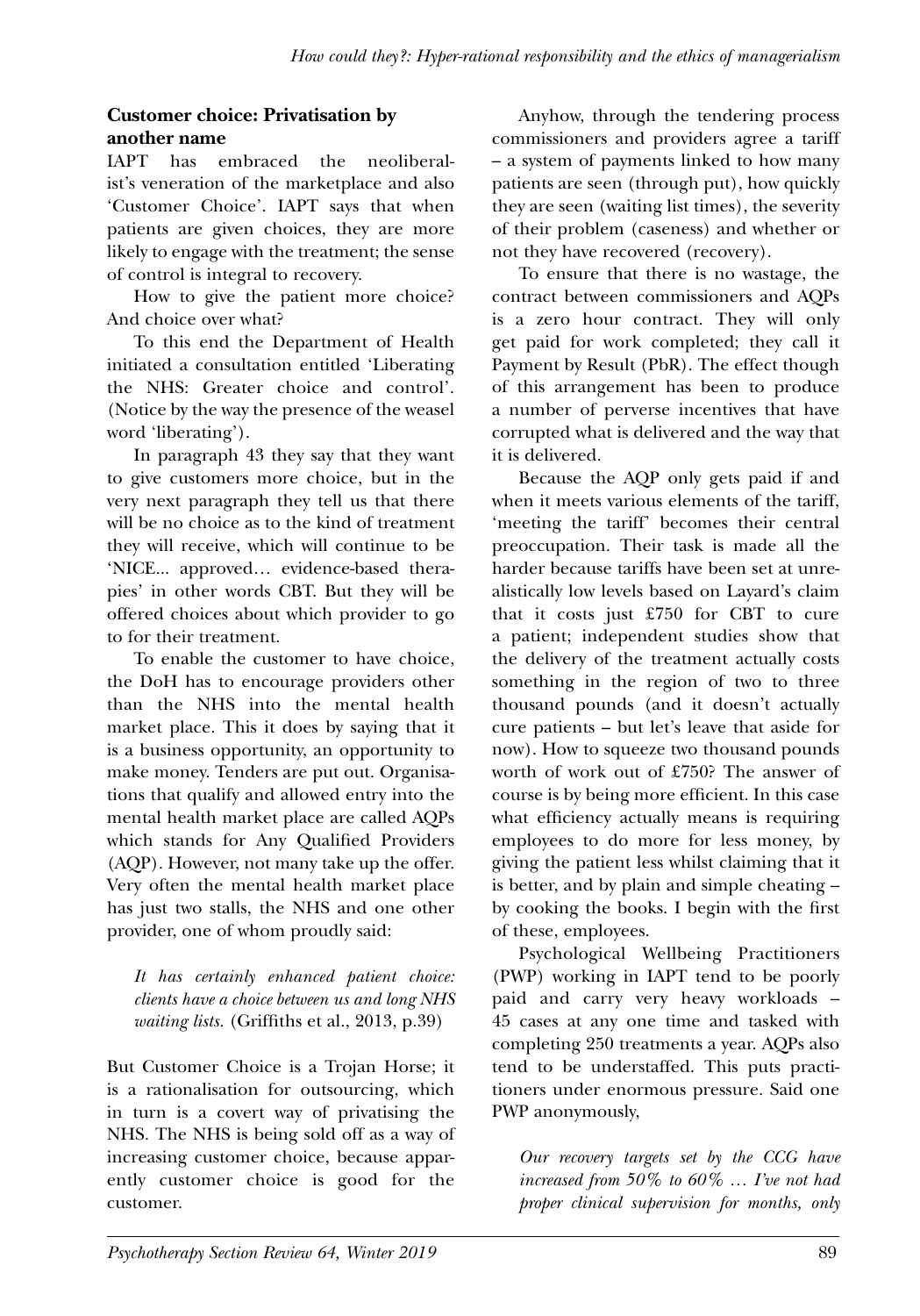*micromanagement supervision which looks at client improvement and throughput, so am finding it to be continued high stress and low satisfaction because I'm not learning anything other than how to meet targets and am looking to move away from IAPT.*

Ironically, to try to pre-empt the departure of burnt out practitioners, some IAPT services are actually offering practitioners the very same manualised treatments that they have been struggling to deliver to other suffering individuals.

Efficiency has also come to mean diluting the service being given to patients; session times are reduced – down to 30 minutes in some cases, and the number of sessions are habitually reduced from 24 to 12 to 6.

This is a bit like arbitrarily reducing the dosage of an antibiotic that is known to cure an infection if taken three times a day for seven days down to half a tablet a day for three days.

But managerialists have become masters at making it seem that a cut to the service is magically an enhancement of that service. In IAPT teaching materials called Reach Out, we discover that it is for the benefit of the patient that face to face meetings are being replaced with telephone contact.

*Low Intensity treatment is more* **convenient** *to patients,… [requiring] less support from a mental health worker in terms of duration or frequency of contact, and is often delivered in* **non-traditional** *ways such as by telephone or using the internet.* (Richards & Whyte, 2011, p.7; emphasis added)

Notice more weasel words, convenient and non-traditional.

Let me move more directly to cheating of which there are two kinds – the official approved kind and the behind the scenes cooking the books kind. Here is an instance of the official kind.

Payment is triggered for each completed treatment. NHS England have decreed that if a person *attends just two sessions*, then that constitutes a *finished treatment*. After which the AQP can collect payment. Finished Treatment: This is a count of all those who have left treatment within the reporting quarter having attended at least two treatment contacts, for any reason including: planned completion; deceased; dropped out (unscheduled discontinuation); referred to another service or unknown. (NHS England 2016, p.11.)

Wow. I obviously went to the wrong sort of therapy school.

Meanwhile, here are some of the unofficial but commonplace ways that the books get cooked.

One IAPT practitioner revealed:

*In the service in which I work, all assessments are marked as 'assessment and treatment' [which makes it look like more people have been treated than is the case] …* 

*When I discussed this concern with management, I was told that 'NHS England have told us to do it this way' which would indicate either that the service is wilfully lying or NHS England are actually aware of this and are allowing the data to be manipulated.* (Serioussham, 2016)*.*

Shortly after raising this issue Serioussham was made redundant. He wrote to the National Audit Office (NAO) about the malpractice. The NAO said that they could not look into this because their budget was so small (ironically due to more managerialist cuts and 'efficiencies'), that they did not have sufficient resources to launch an investigation.

Another scam is to shift patients whose scores are not improving onto a non-IAPT list during or after treatment. Having done this, the data will show the service as having met two targets: the accessing services target and the waiting list time target. Two parts of the tariff will be 'met' for which the AQP will collect payment. The non-IAPT data does not feature in any of the calculations and so disappears from view. Most importantly,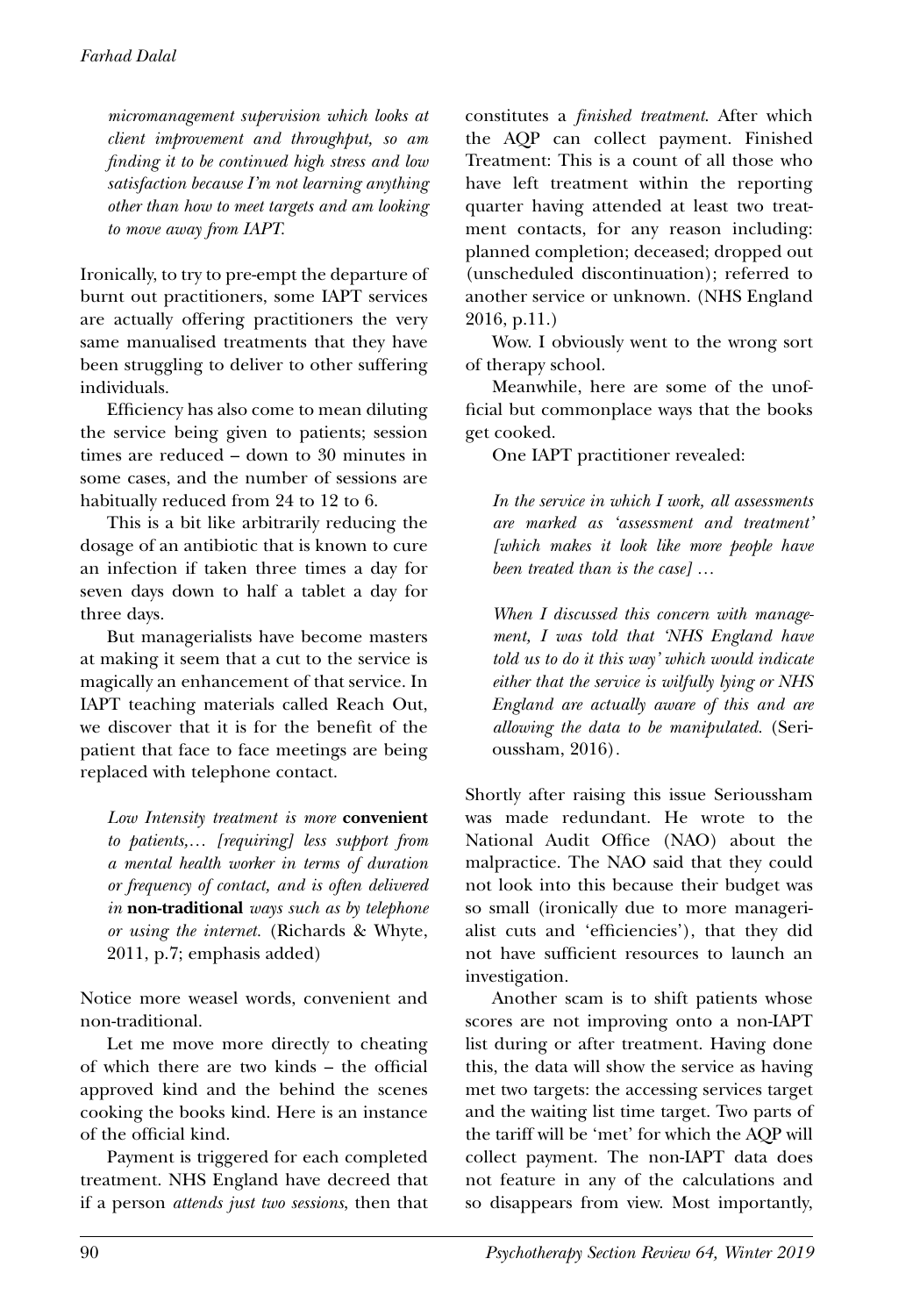the Treatment target is not degraded by any record of the lack of improvement.

Meanwhile, when someone who has been declared 'recovered' from their mental illness following treatment, 'relapses' and returns to the service for more help, then policy dictates that they have to see a different practitioner from the one they saw for the first treatment. This is because it will count as a new 'treatment episode'. In other words, it will look like two people have been seen once, rather than one person twice. The glittering statistics will show two recoveries rather than one failure, and two sets of payment will be collected.

In some services when a patient's score does not show sufficient improvement at the end of treatment,

*They just sit on the case load until they recover because we know that some people spontaneously recover. [After some weeks or months] you call them up. And you say, 'Oh, how are you feeling? Can we run through these questions*  (Alice, interview, 2017).

Perhaps the most perverse of incentives is the one which leads to patients being actually refused treatment. It is common knowledge that

*AQPs avoid taking on the more complex cases because they 'aren't going to be your quick win, these are going to be 20+ sessions who are going to cost them* (Griffiths et al., 2013, p.38).

# Said a provider:

*I'll be brutally frank, if I see a person on AQP who's presented to me… [with complexities], I'll get them closed down enough to discharge them from AQP, and refer them to our main counselling service.* (Griffiths et al., 2013, p.36)

In other words, for many of those suffering from complex issues, 'customer choice' ends up becoming not only 'no choice', but 'no treatment'.

# **Conclusions**

I have been arguing that managerialist ethics is devoid of ethics. I have been arguing that managerialism utilises perverse versions of consequentialism and deontology to produce illusory realities, and to create authoritarian regimes to enable the illusions to be sustained.

The desired ends (targets) are used to design corrupt means (policies) to make it more possible to look like the institution is meeting its targets. Once these policies are in place, managerialist deontology decrees that it is the professional duty of employees to follow these policies without question. To question the ethics of institutional activity is made a disciplinary offence. Look at the fate of whistle blowers. Clearly, managerialist deontology is nothing other than a means of coercion and control.

We have also seen that managerialist institutions mobilise regulations in two very different ways, sometimes to defend, sometimes to attack. On the one hand regulations are used to absolve institutions of responsibility. A case in point being Tracy McNeill arguing that there is no case to answer because 'we met all of the criteria and all of the regulations'.

On the other hand at the level of the individual worker, the institution can make malicious use of regulations to blame the blameless. A case in point being the charge levelled at my friend, that of 'bringing the university into disrepute'.

I want to end on two points, the first of which is this:

Although institutions might be able to use regulations and documentary evidence to absolve itself of responsibility, the experience of responsibility is not so easily escaped at the individual personal level. On paper, the hospital had no case to answer. But my guess is that even though Tracy McNeil used regulation to brazenly defend the hospital, if her humanity has not completely atrophied, she and other individuals are bound to feel bad about what has occurred. To voice guilt and remorse would be dangerous as it